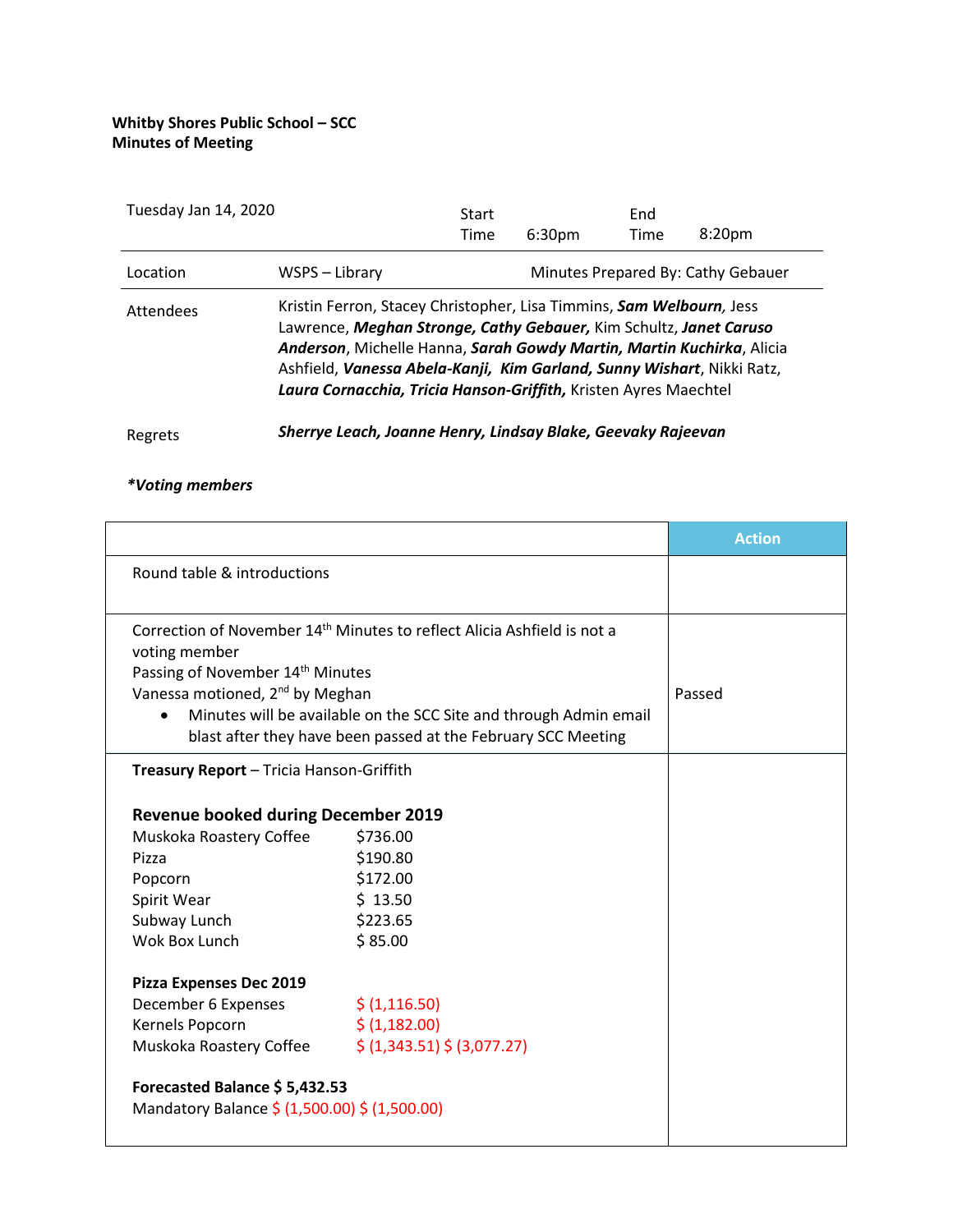|                                                                                                                                                                                                                                                                                                                                                                                                                                                                                                                                                                                                                                                                                                                                                                                                                                                                                                                                                                                                                                                                                                                                                                                                                                                                                                                                                                                                                                                                                                                                                                                                                                                                                                                                                                                                                                                                                                                                                                                                 | <b>Action</b> |
|-------------------------------------------------------------------------------------------------------------------------------------------------------------------------------------------------------------------------------------------------------------------------------------------------------------------------------------------------------------------------------------------------------------------------------------------------------------------------------------------------------------------------------------------------------------------------------------------------------------------------------------------------------------------------------------------------------------------------------------------------------------------------------------------------------------------------------------------------------------------------------------------------------------------------------------------------------------------------------------------------------------------------------------------------------------------------------------------------------------------------------------------------------------------------------------------------------------------------------------------------------------------------------------------------------------------------------------------------------------------------------------------------------------------------------------------------------------------------------------------------------------------------------------------------------------------------------------------------------------------------------------------------------------------------------------------------------------------------------------------------------------------------------------------------------------------------------------------------------------------------------------------------------------------------------------------------------------------------------------------------|---------------|
| TOTAL available funds to spend at the January 14, 2020 meeting<br>\$3,932.53                                                                                                                                                                                                                                                                                                                                                                                                                                                                                                                                                                                                                                                                                                                                                                                                                                                                                                                                                                                                                                                                                                                                                                                                                                                                                                                                                                                                                                                                                                                                                                                                                                                                                                                                                                                                                                                                                                                    |               |
| <b>Administration Report - Kristin Ferron</b>                                                                                                                                                                                                                                                                                                                                                                                                                                                                                                                                                                                                                                                                                                                                                                                                                                                                                                                                                                                                                                                                                                                                                                                                                                                                                                                                                                                                                                                                                                                                                                                                                                                                                                                                                                                                                                                                                                                                                   |               |
| Empowerment Event focused on equity and inclusion is moving from Feb<br>13 <sup>th</sup> to April 2 <sup>nd</sup><br>In addition to this event the school will be holding many activities in the<br>school up until this event. The activities will all students to gain new<br>experiences without having to leave the school as School Trips cannot be<br>held due to the work to rule situations going on. Additionally the school can<br>still hold assemblies without relying on teachers to organize. Activities<br>include:                                                                                                                                                                                                                                                                                                                                                                                                                                                                                                                                                                                                                                                                                                                                                                                                                                                                                                                                                                                                                                                                                                                                                                                                                                                                                                                                                                                                                                                              |               |
| Masterpiece of Change is a company that will be coming in to run<br>workshops with our students in Grades 6, 7, and 8. Students will<br>together develop an art mural, through art expressions they will be<br>asked to write short poems, songs, draw pictures or recreate<br>images, signs that are self-expressions of diversity, equity and<br>inclusion.<br>Girls Inc. will be facilitating an in-school program at lunch for girls<br>from $Gr. 1 - 3$ . This GirlSTART runs in eight one hour sessions during<br>lunch. This program is designed to increase literacy skills,<br>encourage creative expression and comprehension. Through<br>reading intentionally selected, female-empowered literacy works<br>and completing fun, purposeful comprehension activities, girls will<br>increase their confidence in themselves and their literacy abilities.<br>Girls Inc. will also be working with our Gr. 4 and Gr. 5 girls through<br>٠<br>"Allies in Action." Girls learn effective strategies to identify and<br>analyze the causes of aggressive behaviour, and how these<br>behaviours can be curbed through personal empowerment.<br>On Feb. 21st, we are having a youth empowerment concert for all<br>students. "Bigger Than That" is a concert where Ryan Laird speaks<br>about his own experiences of overcoming negativity in his life and<br>how he was able to follow his dreams. The program focuses on<br>building self-confidence, being a champion to others and an<br>upstander, demonstrating resiliency, inclusion, and empathy in<br>school and throughout the community, and teaches positive change<br>and difference making by way of motivational music.<br>Kindergarten to Grade 3 Visual Art Workshops. These workshops<br>are designed to help navigate the joys and pitfalls of inclusivity in<br>art. Students will be introduced to topics and techniques that will<br>help them create works of art that reflect the full spectrum of<br>human being. |               |
| Job Action                                                                                                                                                                                                                                                                                                                                                                                                                                                                                                                                                                                                                                                                                                                                                                                                                                                                                                                                                                                                                                                                                                                                                                                                                                                                                                                                                                                                                                                                                                                                                                                                                                                                                                                                                                                                                                                                                                                                                                                      |               |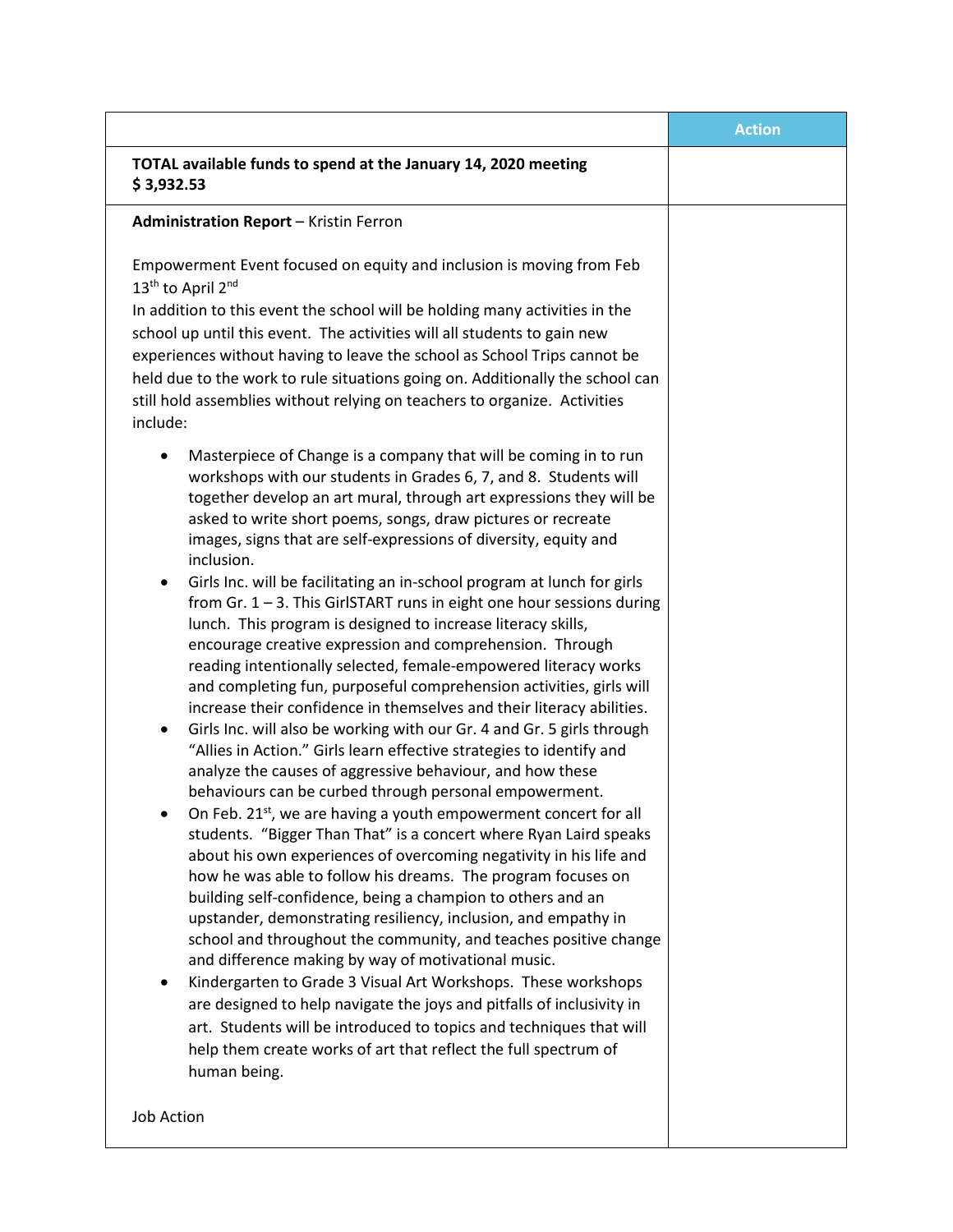|                                                                                                                                                                                                                                                                                                                              | <b>Action</b> |
|------------------------------------------------------------------------------------------------------------------------------------------------------------------------------------------------------------------------------------------------------------------------------------------------------------------------------|---------------|
| Some things will be impacted: Assembly - no celebration assembly,<br>field trips impacted<br>Grade 8 grad trip still being planned -                                                                                                                                                                                         |               |
| Camp Muskoka had to be cancelled due to proximity to water<br>and need of over-night supervision. Other schools been<br>cancelled too<br>The celebration activities will be replaced with day trips                                                                                                                          |               |
| Fundraising and Parent Engagement - Sarah                                                                                                                                                                                                                                                                                    |               |
| Want to shout a huge THANK YOU to all our volunteers who come out and<br>give us their time for Pizza Lunch, Parent Reading Engagements etc. Our<br>school and community would not be the same without your time!<br>Muskoka Roastery Coffee - feedback was very positive<br>Pizza - moving to the Healthy Hunger model<br>٠ |               |
| Human Trafficking Information Session - Vanessa                                                                                                                                                                                                                                                                              |               |
| 150 People have registered for this event on Thursday January 16 and 50<br>kids have been signed up for daycare. We have secured an ECE for the child<br>care aspect, as well as student volunteers.                                                                                                                         |               |
| If possible, please arrive at 5pm for help with set-up.                                                                                                                                                                                                                                                                      |               |
| We would like to purchase small tokens of appreciation for the 2 guest<br>speakers & ECE of approx. value \$120 (\$40 x3).<br>Sarah motioned, 2 <sup>nd</sup> by Cathy                                                                                                                                                       | Passed        |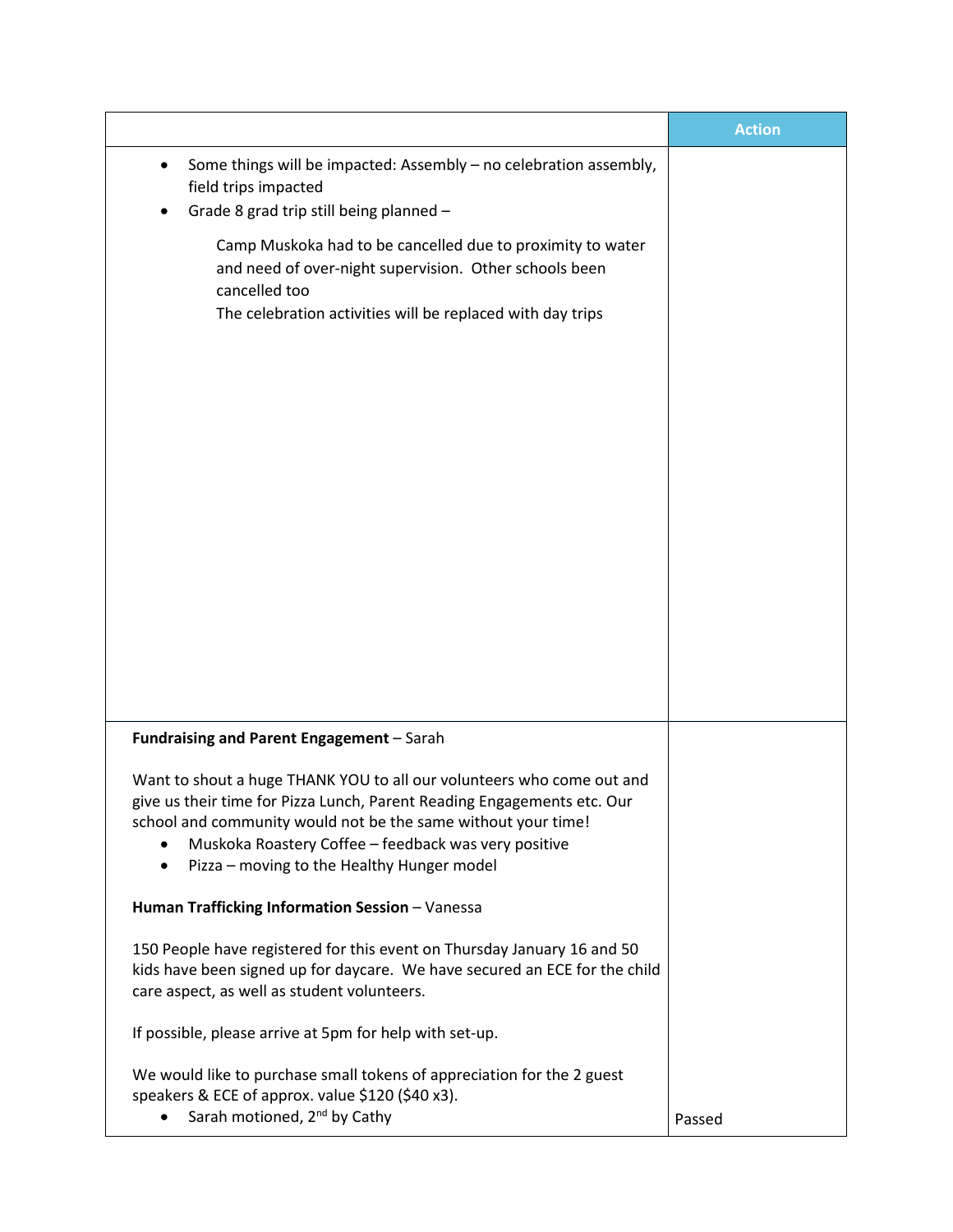|                                                                                                                                                                                                                                                                                                                                                                                                                                                                                                                                                                                                                                                                      | <b>Action</b> |
|----------------------------------------------------------------------------------------------------------------------------------------------------------------------------------------------------------------------------------------------------------------------------------------------------------------------------------------------------------------------------------------------------------------------------------------------------------------------------------------------------------------------------------------------------------------------------------------------------------------------------------------------------------------------|---------------|
| <b>Cake Walk - Nikki</b><br>Fundraising event to be held on Feb 13. Anyone can donate baked goods,<br>students purchase tickets to the baked items which are then raffled off at<br>the end of the school day.<br>Emails blast to go out Jan 27<br>٠<br>Students to buy raffle tickets and the cakes/baked goods off<br>٠<br><b>Generals Game</b> - Sarah<br>Evening out with the Generals on Feb 14. Unfortunately, we were unable<br>to secure someone to assist with the organizing of a choir - but it will be a<br>great night out!                                                                                                                             |               |
| <b>Special Needs Committee</b><br>Grandview changes - Lisa on behalf of Joanne<br>All third party services previously provided to kids with special<br>٠<br>needs will now be streamlined through Grandview.<br>This is a transition period, but changes were put into effect on Jan<br>$\bullet$<br>1.                                                                                                                                                                                                                                                                                                                                                              |               |
| <b>Community Proposals</b><br>Jungle Sport - Meghan Stronge<br>Junglesport recognizes the importance of the natural method of physical<br>education and has developed a modern climbing apparatus to give<br>schools the ability to re-introduce these fundamental skills to their<br>curriculum.<br>Accessible for all students - all abilities and ages<br>\$500 deposit required to secure the event and date<br>Will park until February's meeting<br>10 year Anniversary of Whitby Shores<br>Create a sub-committee to plan this event<br>Add as Agenda idea for next meeting<br>Possible to Survey the community for ideas as to what they would<br>like to do |               |
| <b>Proposals</b><br>Grade 8 Ceremony - request of \$1000 donation of funds from the SCC to<br>purchase plaques and awards<br>Questions from committee:                                                                                                                                                                                                                                                                                                                                                                                                                                                                                                               |               |
| Does the school assist in funding? - Yes<br>Was there a donation from the SCC last year? - Yes                                                                                                                                                                                                                                                                                                                                                                                                                                                                                                                                                                       |               |